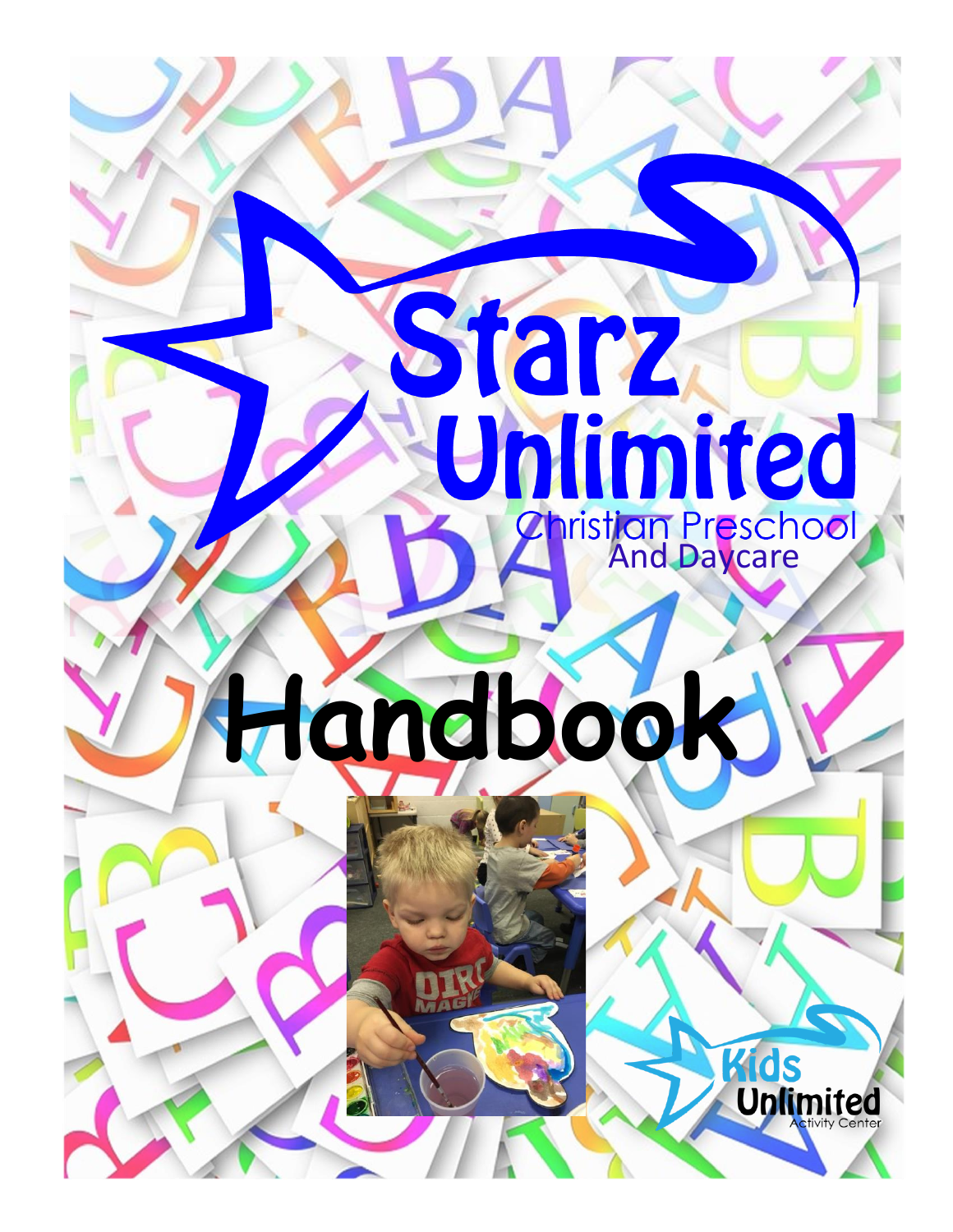# *Program Philosophy*

Our Starz Unlimited Preschool is a child centered educational program. We will follow the Jenison Public K-12 calendar as much as possible. Exceptions will be made pertaining to half-days, etc., and your child's teacher will keep you informed of any deviations in scheduling. Preschool provides a safe, nurturing environment including a social and active experience for your child.

Your child will be instructed by a certified teacher and assistant. He or she will gain an awareness and enjoyment of the world around him. This will be accomplished through a variety of youth scaled equipment, expressive material, and experiences not always available at home. Our philosophy is to provide a nurturing environment in which the children can develop their intellectual and social skills through structured education and activities.

# **Curriculum**

Starz Unlimited Preschool is a Christian, fitness-based preschool program exclusively for children ages 3-5! Your child will experience an exciting and fun hands-on learning environment while developing in all areas throughout our Godcentered, literature-based phonics programs. Each two-and-a-half-hour preschool class will incorporate the use of thematic units, center time, math and science manipulative, and 30 minutes of gymnastics instruction to engage your child in a well-rounded educational experience. Our program is designed to prepare your child with the necessary building blocks to succeed in kindergarten through our developmentally appropriate curriculum and activities.

# Goals

Our preschool program is designed to provide your child with a positive learning environment with sports and gymnastics activities. We strive to support a positive self-concept in each child through encouragement and guidance. The program provides for social, emotional, intellectual, and spiritual development for your child.

# Schedule of Operation

The Starz Unlimited Christian Preschool/Daycare is a school year program which begins in September – May. The hours are from 7:00-6:00pm. We are closed for the holidays throughout the year Thanksgiving, Christmas, and New Year's Day. A school calendar will be provided at the Open House for important dates of operation.

# Tuition Fee

**Two-day: \$837 \$415 due at time of enrollment and Nov 20th** \$93 monthly – 1<sup>st</sup> payment due at time of enrollment

**Three-day: \$1170 \$585.50 due at enrollment and Nov 20th** \$130 monthly -1<sup>St</sup> payment due at time of enrollment

**Four-day: \$1526 \$763 due at enrollment and Nov 20th** \$169 monthly – 1<sup>st</sup> payment due at time of enrollment

**Five-day \$1832 \$9\*16 due at enrollment and Nov 20th** \$203 monthly – 1<sup>st</sup> payment due at time of enrollment

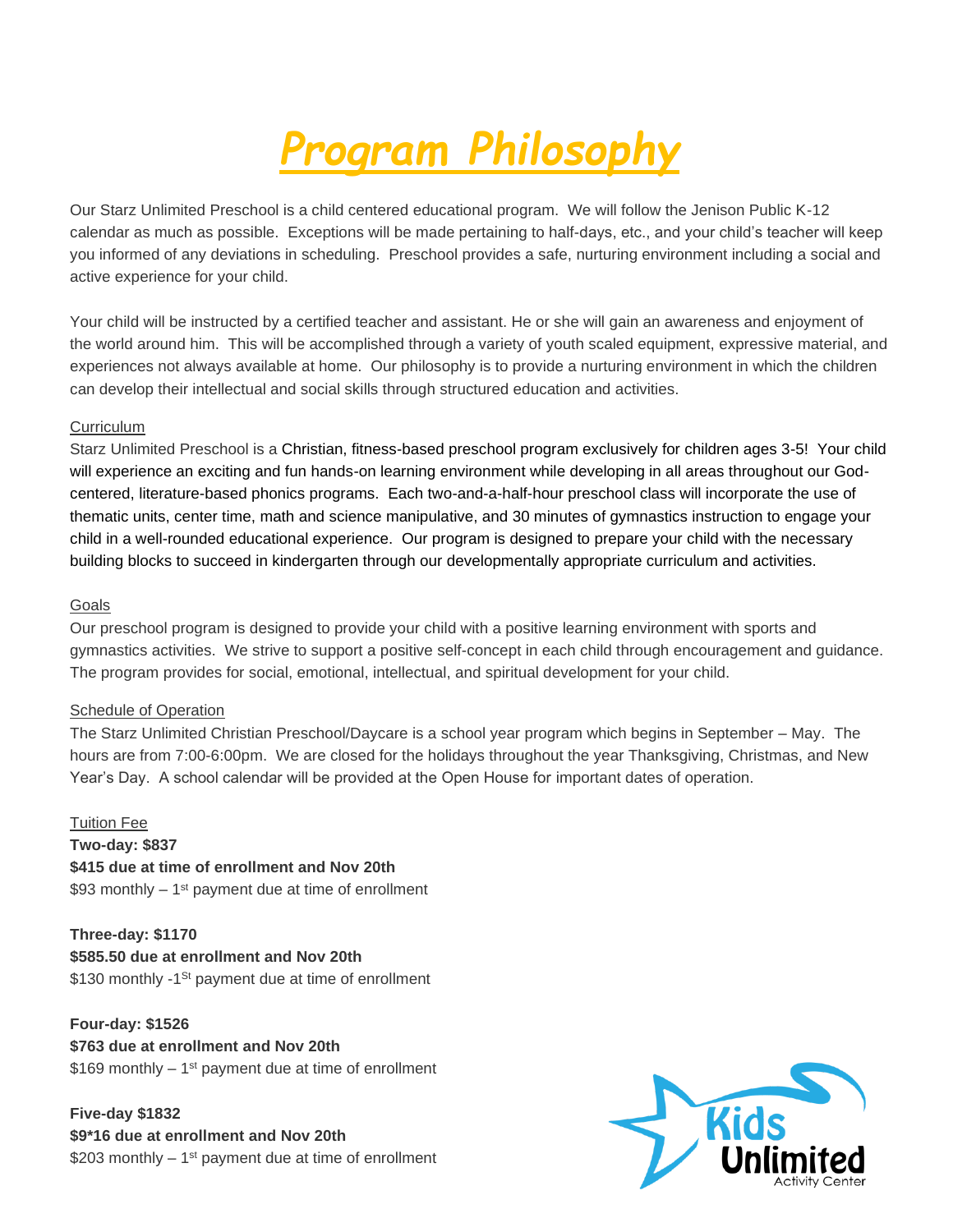# **Starz Unlimited Preschool and Daycare**

|               | $9:00 - 9:15$   | Welcome to Preschool - Free Play                                   |  |
|---------------|-----------------|--------------------------------------------------------------------|--|
|               | $9:15 - 9:20$   | Clean-Up                                                           |  |
|               | 9:20-9:30       | Circle Time:                                                       |  |
|               |                 | *Months of the Year                                                |  |
|               |                 | *Days of the Week                                                  |  |
|               |                 | *Date                                                              |  |
|               |                 | *Colors and Shapes                                                 |  |
|               |                 | *Zoo-phonics                                                       |  |
|               |                 | *Alphabet                                                          |  |
| $9:30 - 9:40$ |                 | <b>Music and Movement:</b>                                         |  |
|               |                 | *Freeze Dance                                                      |  |
|               |                 | *Animal Action                                                     |  |
|               |                 | *Shake your Sillies Out                                            |  |
|               |                 | *Bear Hunt                                                         |  |
|               |                 | <i>*Specials</i>                                                   |  |
|               | $9:40 - 10:00$  | Letter/ Number Activity or Table Center Rotations (Stations)       |  |
|               |                 | *Letter/ Number Worksheets or Activities                           |  |
|               |                 | *Puzzles, Lacing, Coloring                                         |  |
|               |                 | *Fine Motor                                                        |  |
|               |                 | *Sensory Table                                                     |  |
|               | $10:00 - 10:30$ | Gymnastics<br>*Rotations, Open Gym, Pit, Floor Games and Parachute |  |
|               | $10:30 - 10:40$ | <b>Bathroom Break</b>                                              |  |
|               | $10:40 - 10:50$ | Prayer, Snack and Bible Story                                      |  |
|               | $10:50 - 11:10$ | Craft, Game or Organized Group Activity                            |  |
|               | $11:10 - 11:20$ | Floor Play - Dramatic Play, Books or Floor Puzzles                 |  |
|               | 11:20 - 11:30   | Clean -up, Closing Circle, Story and Prayer                        |  |

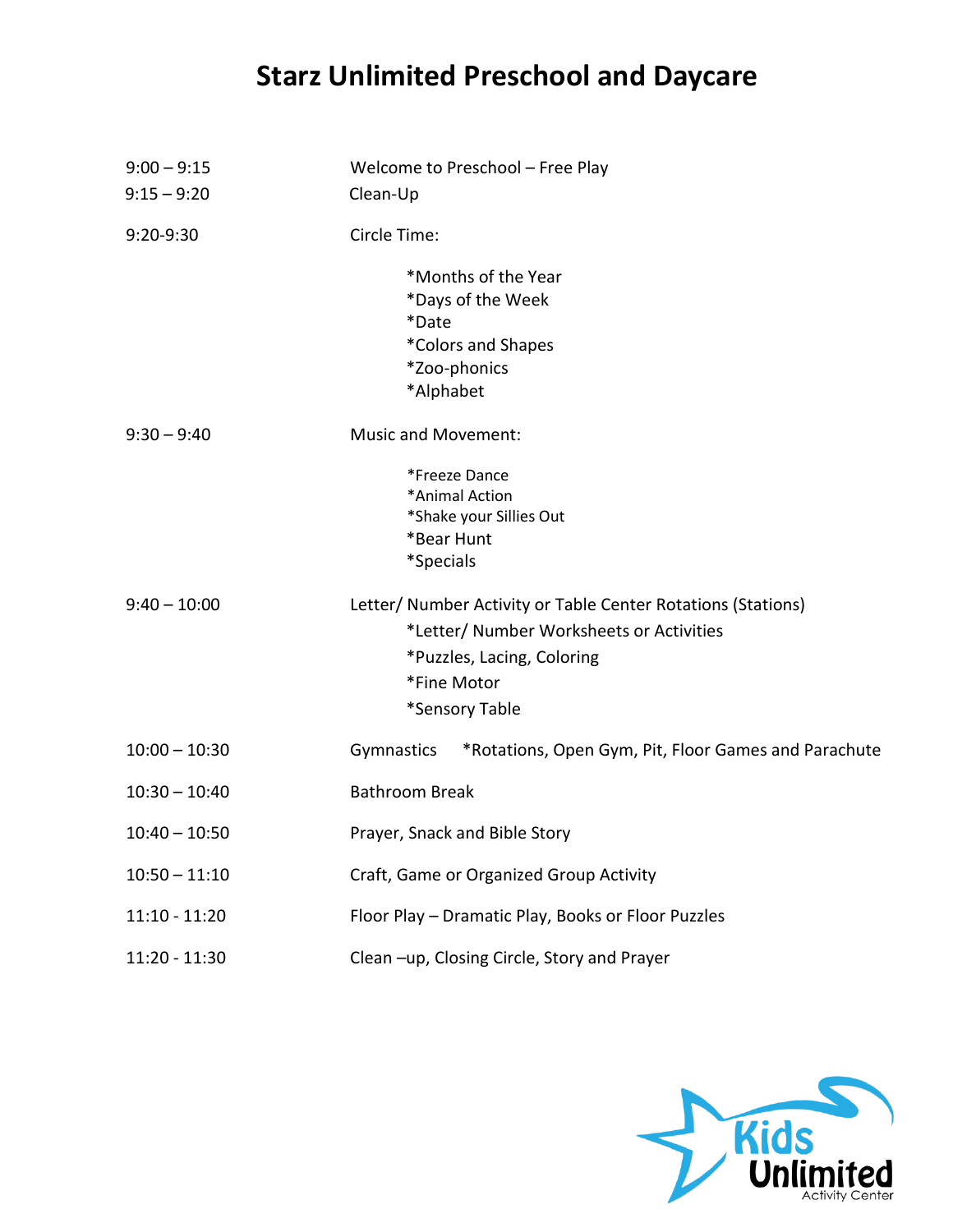# **Starz Unlimited Daycare**

| 11:45-12:30   | Lunch time/Clean Up                  |
|---------------|--------------------------------------|
| 12:30-1:00    | Open Gym time                        |
| $1:00-2:30$   | Nap/rest time/Quiet activities       |
| $2:30 - 3:00$ | Free Play-Area play                  |
| $3:30-3:50$   | Snack time                           |
| $3:50-4:15$   | Open Gym/Outside time                |
| $4:15-6:00$   | Area/Craft/Free choice until pick up |

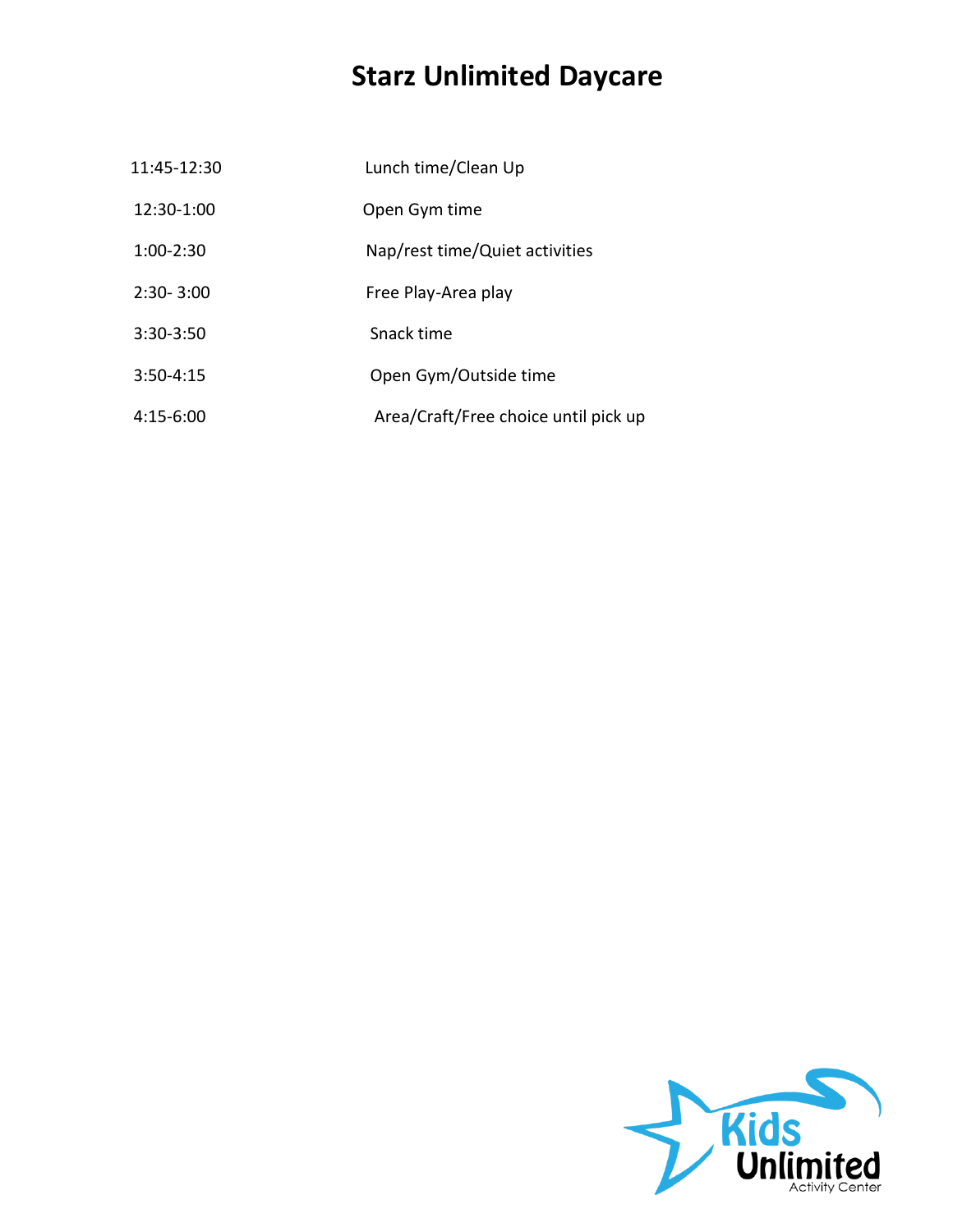# **Enrollment**

Each child MUST have the following items before attending preschool:

1. A signed report of the state of the child's health, based on an evaluation by a qualified physician. Children's physicals must be completed sometime between May and the start of preschool (mid-September). The report shall contain the statement that participating in a preschool will not be detrimental to the child's health. Restrictions on the physical activity, if any, shall be reported by the physician.

2. Immunization procedures and boosters completed, or in progress, against DTP (diphtheria, tetanus), polio, MMR (measles, mumps, and rubella), vermicelli (chicken pox), Hepatitis B, and Hemophilic influenza type B.

Any child who will be three years of age by November 1, and is toilet trained, will be eligible for the three-year-old program. Any child who will be four years of age by November 1, and is toilet trained, may attend the four-year-old program.

# Attendance**/Illness**

Children should be kept home when they have had the following conditions within the last 24 hours: fever, persistent cough, diarrhea, contagious rashes, and/or vomiting. Please call the preschool if your child will be absent. We request a two-week notice, in writing, when a child will be absent for a week or more due a family vacation, etc.

# Class Size

There is a limit of 17 preschoolers per 4-year-old class. There is a limit of 16 preschoolers per 3-year-old class.

# Equipment

The equipment and supplies are sized appropriate to the age and skill levels of our preschoolers.

# Field Trips

Due to concerns regarding liability and the child restraint system guidelines from NHSTA, which now requires that all children under age four be properly restrained in a car seat, field trip transportation is not provided. If you are unable to attend a field trip, please coordinate a ride for your student with other parents.

# Divorced Parents

In the case of divorce, either parent may pick up a child unless a court order

indicates limited visitation or / no visitation. A copy of the court order should be on file if there is no or limited visitation on the part of one parent. If parents are in the process of separation or divorce, while the child is in care, every attempt should be made to keep childcare staff members informed on issues affecting a child's custody or emotional wellbeing.

# Guardianship

If a child is enrolled by a legal guardian, rather than a parent, a copy of all appropriate legal paperwork must be on file with the preschool. This is especially critical if natural parents have no custodial or visitation rights.

# Emergency Release

Only names on the emergency card will be available to pick up your child – ID will be checked.

# Supervised Visitation

In the event that one parent has been restricted by the court to supervised visitation, it must be understood that such supervised visitation cannot occur at the preschool. State mandated staffing requirements would not permit assignment of any staff persons to a supervisory role in such a visitation.

# Special Note

Please inform the teacher if your child has any special needs.

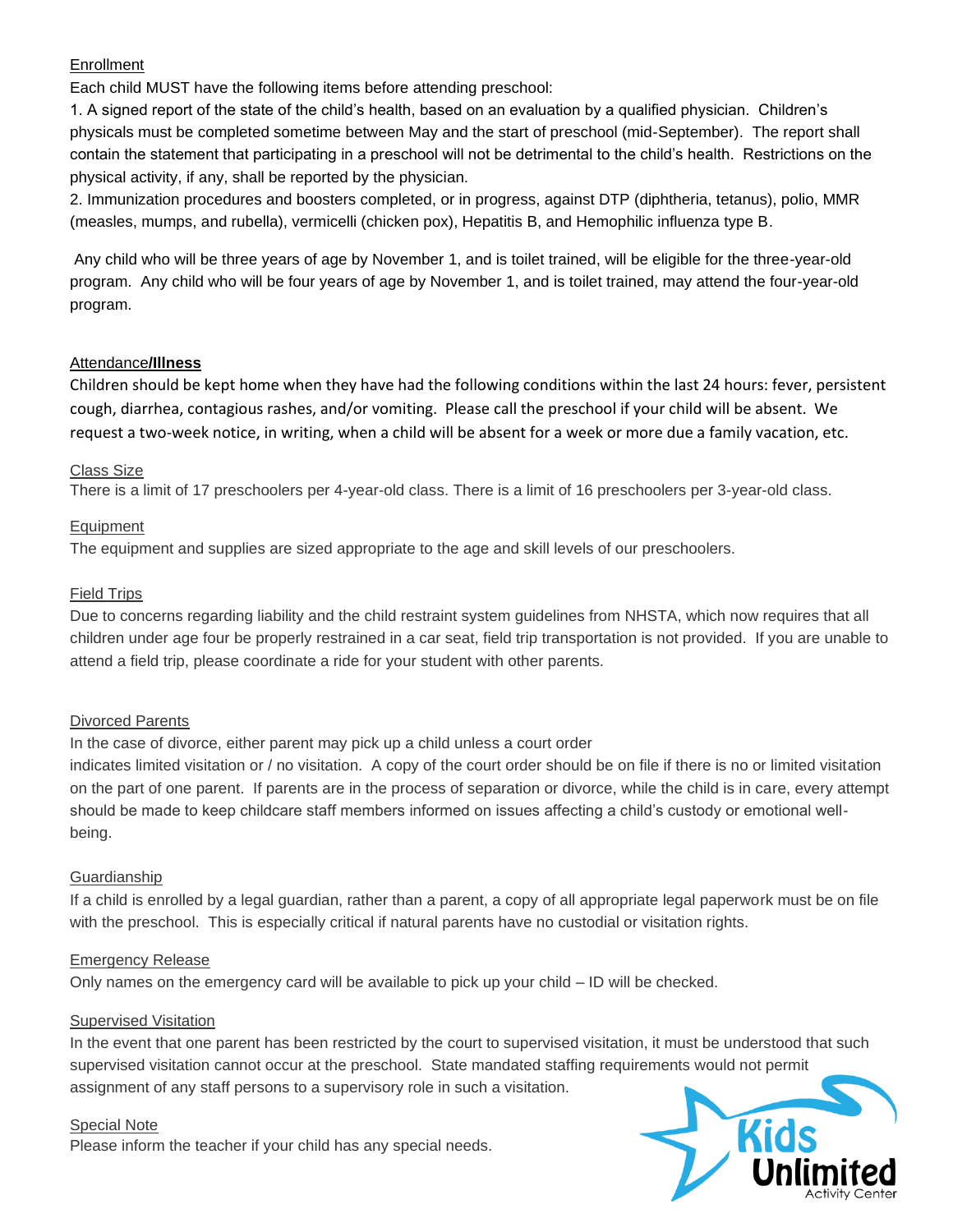#### **Conferences**

Good communication between parents and the preschool staff is important. You will be informed during the school year of any planned conference time.

#### **Clothing**

Please send an extra outfit with your child in their backpack in case of an accident. Please put your child's name on any item your child brings from home. Dress comfortably. Please, no leotards for 3-year-olds as children have a difficult time in the bathroom.

#### Delinquent Tuition

We recognize that families experience financial difficulties for several different reasons. However, you will be expected to contact our office regarding this subject matter. An effort will be made to place you on a different installment plan which may be better suited to your current financial situation. In the event you fall two installments behind, you run the risk of your child being removed from the program. If total payment is not received prior to the end of the school year, we will pursue other means of recovering all outstanding tuition.

#### Late Pickup Fees

Parents must pick up their children immediately following dismissal of preschool. There will be a late fee of \$10 per 1/4 hour for not picking your children up on time. We would appreciate your support and cooperation regarding this subject matter showing the teacher and assistant respect for their time.

#### Child Management

The following steps will be taken to encourage children to grow in self-esteem, self-control, and self-direction. Each child will always be treated with dignity.

- The teacher will set clear, fair, and consistent limits for the children.
- The teacher will help children in conflict resolution through modeling skills and problem-solving techniques.
- The teacher will patiently remind children of rules, with the knowledge that mistakes are often valuable learning opportunities.
- If a conflict cannot be resolved following these steps, a time out chair will be used with children 3-5 years old. Time out will not be used for those younger than 3 years old.

#### Withdrawal Policy

If a student withdraws from the program, the tuition is due until the last day of school. We do not offer refunds.

#### Snacks/Nutrition

A small snack is given each day. Snacks are provided by parents. A donation list of approved snacks will be available at the open house. Allergy sensitive snack donations are appreciated. Starz Unlimited is a peanut free environment. Water will be given for the beverage at snack time due to the Starz Unlimited sensitivity to nutrition and allergies. Hand washing is required before and after snack time.

#### Weather, School Closings, and Related Information

In the event of inclement weather, preschool may be forced to cancel classes. If Jenison Public Schools are closed due to weather, then preschool will also be closed. If there is a 2-hour delay, morning preschool will be cancelled. Please look on our Facebook page for updates or email for communication due to closing.

Preschool will be cancelled in the event of a tornado warning being issued prior to its scheduled start. When a tornado warning is issued all children will be moved to a safe location determined by the program director. The teacher will take the attendance book and call roll. However, you may come and pick up your child from school if you wish during any severe weather warning or watch.

#### Emergency Procedures

In case of an injury, parents will be notified, followed by communication for medical assistance. It is important to have up to date emergency telephone numbers so we may contact you. In case of fire or Bomb Threats, the students will be evacuated from the building – The authorities will be notified.

#### Licensing Notebook

The Licensing notebook is in the gray cabinet located in the preschool room.

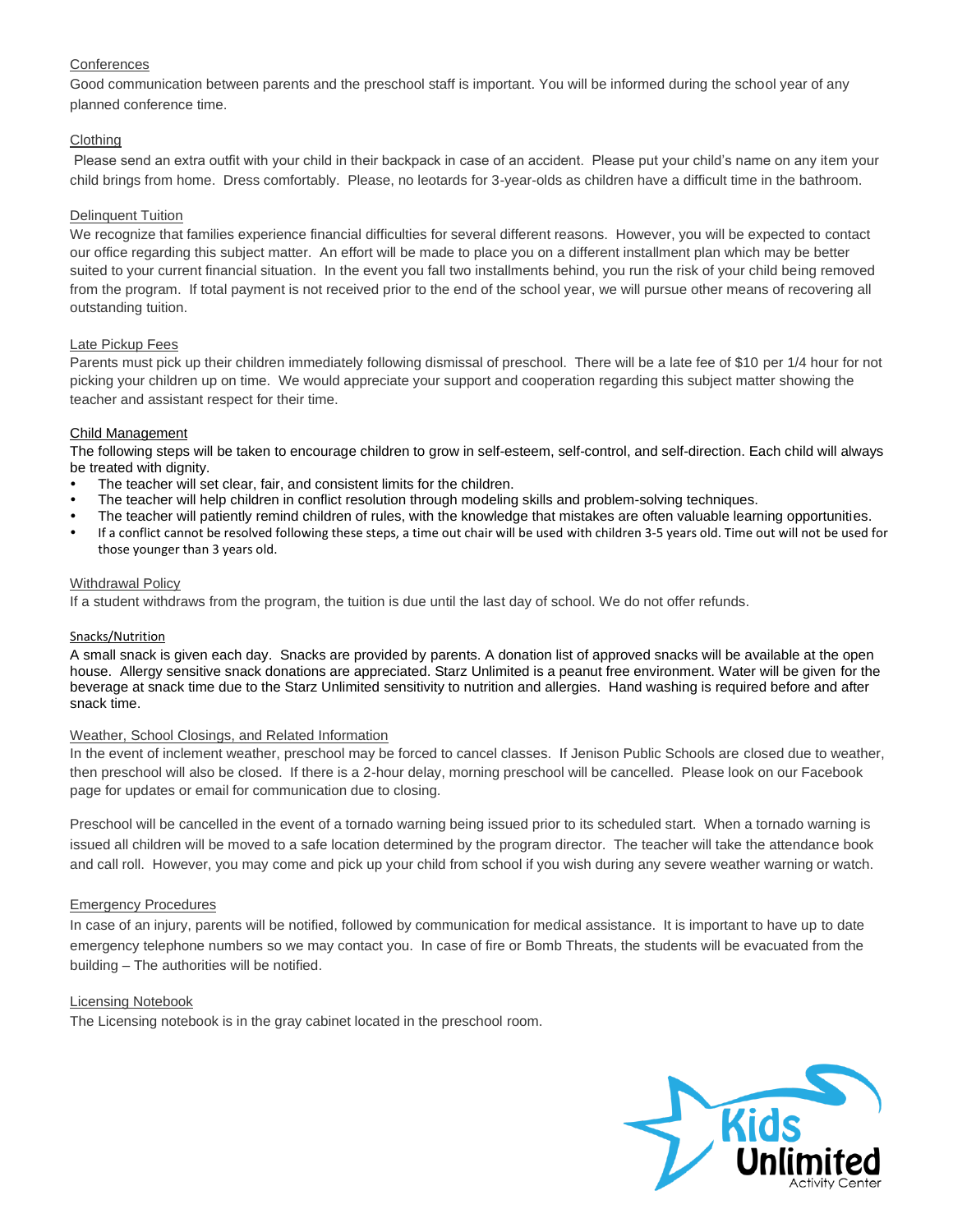

Accident/illness Guidelines



# **Scrapes**

 If the child scrapes and has some bleeding, put on the gloves, the wound would be cleaned and the child would be given a band-aid from the first aid kit, in our cabinet.

# Bumps

If ice is needed there are ice packs in the ice dispenser.

\*Parents will be notified with an incident report filled out. We will place in their mailbox. A follow up text/call or in person to the parent will also be done.

# Injuries – Serious Accident

All included but not limited to the following:

- A child is lost or left unsupervised.
- Alleged sexual contact between children or a child and staff member or volunteer.
- Physical discipline of a child by a staff member or volunteer.

If the child has an injury that requires more attention:

- Assistant will take the class and the teacher will care for the child.
- If an emergency the assistant will call 911 and the teacher would continue to sit with the child.
- If needed CPR would be given until ambulance arrives.
- Parents will be notified immediately by phone call. An injury form is written up as well.

# Child illness

Parents will be notified immediately when the center observes changes in the child's health, and too ill to stay in the group.

- The child will be cared for in a separate area supervised until the parent arrives.
- Items and facilities, including bedding, toys, toilets, and lavatories, used by the ill child shall not be used by any other person until thoroughly cleaned and sanitized.
- If the center becomes aware that a child in care has contracted a communicable disease, then the center shall notify parents of the following:
	- \* The name of the communicable disease.
	- \* The child may have been exposed.
	- \* The symptoms of the disease.